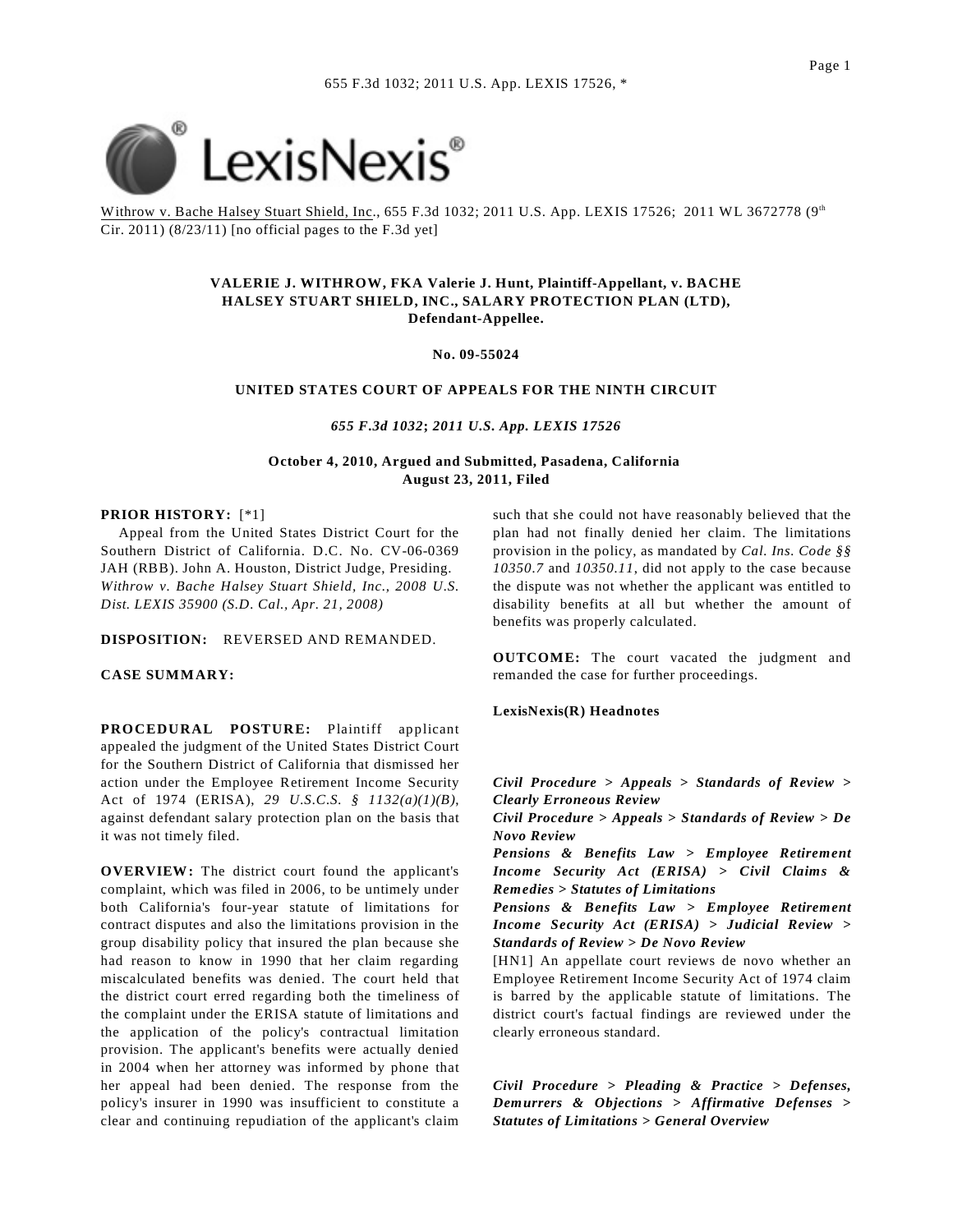#### *Contracts Law > Defenses > Statutes of Limitations*

*Governments > Legislation > Statutes of Limitations > Time Limitations*

# *Pensions & Benefits Law > Employee Retirement Income Security Act (ERISA) > Civil Claims & Remedies > Statutes of Limitations*

[HN2] There are two parts to the determination of whether a claimant's Employee Retirement Income Security Act of 1974 action is timely filed: the court must determine first whether the action is barred by the applicable statute of limitations, and second whether the action is contractually barred by the limitations provision in the policy.

*Civil Procedure > Pleading & Practice > Defenses, Demurrers & Objections > Affirmative Defenses > Statutes of Limitations > Statutory Construction*

*Governments > Legislation > Statutes of Limitations > Time Limitations*

*Pensions & Benefits Law > Employee Retirement Income Security Act (ERISA) > Civil Claims & Remedies > Statutes of Limitations*

[HN3] *29 U.S.C.S. § 1132(a)(1)(B)* authorizes a claim by a benefit plan participant to recover benefits due to her under the terms of her plan, to enforce her rights under the terms of the plan, or to clarify her rights to future benefits under the terms of the plan. The Employee Retirement Income Security Act of 1974 (ERISA) does not provide its own statute of limitations for suits to recover benefits under *§ 1132(a)(1)(B)*. Under Ninth Circuit precedent, district courts must apply the state statute of limitations that is most analogous to an ERISA benefits-recovery program.

## *Governments > Legislation > Statutes of Limitations > Time Limitations*

# *Pensions & Benefits Law > Employee Retirement Income Security Act (ERISA) > Civil Claims & Remedies > Statutes of Limitations*

[HN4] Federal law governs the issue of when an Employee Retirement Income Security Act of 1974 (ERISA) cause of action accrues and thereby triggers the start of the limitation period. An ERISA cause of action accrues either at the time benefits are actually denied, or when the insured has reason to know that the claim has been denied. A claimant has a reason to know under the second prong of the accrual test when the plan communicates a clear and continuing repudiation of a claimant's rights under a plan such that the claimant could not have reasonably believed but that his or her benefits had been finally denied.

*Pensions & Benefits Law > Employee Retirement Income Security Act (ERISA) > Civil Claims &*

#### *Remedies > Statutes of Limitations*

### *Pensions & Benefits Law > Employee Retirement Income Security Act (ERISA) > Claim Procedures*

[HN5] Only an unusual combination of circumstances would warrant a finding that a claim was time-barred despite a plan's failure to comply with its duties of proper notification and review under the Employee Retirement Income Security Act of 1974. Otherwise, failure to provide adequate notice in writing to any participant or beneficiary whose claim for benefits under the plan has been denied and failure to afford a reasonable opportunity to any participant whose claim for benefits has been denied for a full and fair review will militate strongly against a finding that the statute of limitations has begun to run.

*Civil Procedure > Pleading & Practice > Defenses, Demurrers & Objections > Affirmative Defenses > Statutes of Limitations > Statutory Construction*

*Contracts Law > Defenses > Statutes of Limitations Governments > Legislation > Statutes of Limitations > Time Limitations*

*Pensions & Benefits Law > Employee Retirement Income Security Act (ERISA) > Civil Claims & Remedies > Statutes of Limitations*

[HN6] California's four-year statute of limitations for contract disputes applies to Employee Retirement Income Security Act of 1974 (ERISA) claims, and, under ERISA, claims accrue when the applicant knows her application has been denied. Applicants for long-term disability benefits must meet both ERISA and contractual limitations with regard to the length of the limitation period and the accrual date.

# *Contracts Law > Defenses > Statutes of Limitations Pensions & Benefits Law > Employee Retirement Income Security Act (ERISA) > Civil Claims & Remedies > Statutes of Limitations*

[HN7] Contract limitations provisions in benefit policies still have force independent of the Employee Retirement Income Security Act of 1974 in long-term disability benefit cases.

#### *Contracts Law > Defenses > Statutes of Limitations*

# *Pensions & Benefits Law > Employee Retirement Income Security Act (ERISA) > Civil Claims & Remedies > Statutes of Limitations*

[HN8] In an Employee Retirement Income Security Act of 1974 action, the language of the limitations provision, as mandated by *Cal. Ins. Code §§ 10350.7* and *10350.11*, is meaningless as applied to disputes over the proper calculation of the amount of monthly disability benefits, as opposed to disputes over whether an applicant is entitled to benefits at all.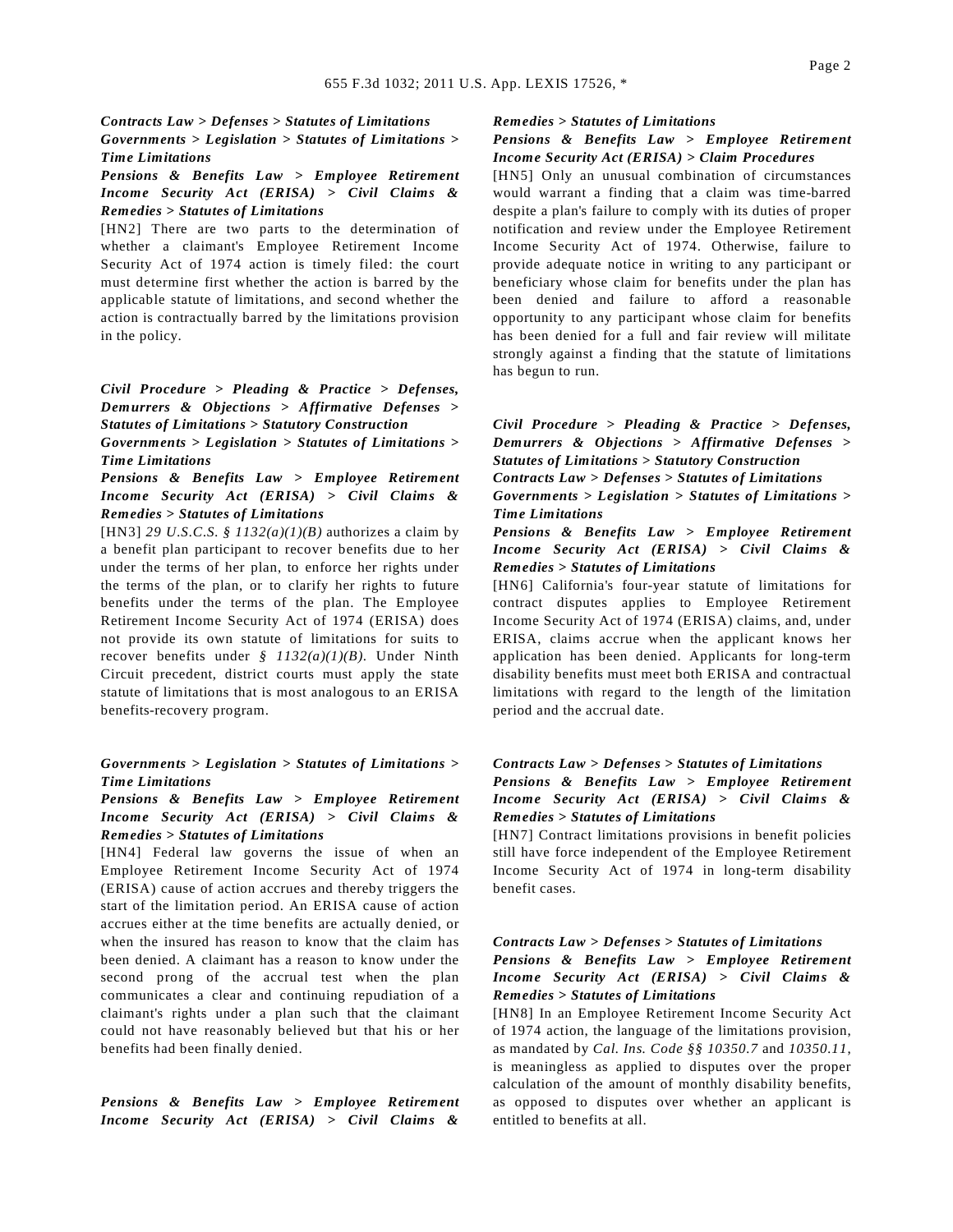**COUNSEL:** Susan L. Horner and Thomas M. Monson, Miller, Monson, Peshel, Polacek, & Hoshaw, San Diego, for the plaintiff-appellant.

Victoria E. Fuller, Steven J. Cologne and John Morris, Higgs, Fletcher & Mack LLP, San Diego, for the defendant-appellee.

**JUDGES:** Before: Kim McLane Wardlaw, William A. Fletcher, Circuit Judges, and Robert J. Timlin,\* District Judge. Opinion by Judge Timlin.

> \* The Honorable Robert J. Timlin, United States District Judge for the Central District of California, sitting by designation.

### **OPINION BY:** Robert J. Timlin

### **OPINION**

### TIMLIN, District Judge:

Valerie Withrow appeals the district court's dismissal of her ERISA action against Bache Halsey Stuart Shield, Inc. Salary Protection Plan ("Bache Halsey") as not timely filed. We have jurisdiction pursuant to *28 U.S.C. § 1291*. We hold that the district court erred in dismissing her action, and accordingly, we reverse.

#### I.

## **BACKGROUND**

Ms. Withrow was employed by Bache Halsey as a stockbroker in 1979, which paid her on a commission basis. Bache Halsey provided her with long-term disability coverage under the Bache Halsey Stuart Shield, Inc. Salary Protection Plan [\*2] ("plan"), as it did for all its employees. The plan is insured by a group disability policy issued by Reliance Standard Life Insurance Company ("Reliance").<sup>1</sup>

> 1 Although Bache Halsey is the named party defendant in this ERISA action and Reliance is not a party, the discussion will relate in most part to the provisions of Reliance's group disability policy ("the policy"), which funds and insures the plan's benefits for its members. The policy contains the provisions which apply in this case and therefore must be interpreted by this court.

Starting in 1982, Withrow had been disabled periodically from her employment, due to degenerative disc disease with chronic lumbar pain, as well as other various medical conditions. She has been totally disabled from employment from December 6, 1986 to the present.

Around January 15, 1987, Withrow applied for longterm disability benefits. Some time in the beginning of 1987, Withrow had a conversation with an employee of Reliance, Dominic Lorenzo, concerning Withrow's belief that she should have been receiving the maximum benefit under the plan of \$5,000 per month, rather than the \$3,950 to which Reliance had calculated she was entitled. At that time, they [\*3] spoke at length and reviewed Withrow's records. According to a letter written by Withrow in 1990, Lorenzo explained "how the timing worked" for ERISA claims.

Three years later, on August 14, 1990, Withrow again called Reliance, saying that she believed there was an error in the amount of her benefits. At that time, she was advised by Reliance to put her concerns in writing, but she was not told of any time deadlines within which to do so. Withrow then wrote to Lorenzo on October 1, 1990. In that letter, she said she was "not convinced" she was receiving the proper benefits and asked that Lorenzo review her file and discuss the matter with her until she felt "satisfied that the issue of the benefit amount [was] at rest."

Withrow did not receive a response to that letter, and she wrote another letter to Lorenzo on November 5, 1990 asking Lorenzo to respond. According to a notation made by a Reliance employee on that letter, someone at Reliance called Withrow after November 5, 1990 and left a message on her answering machine, stating that Reliance's "original determination of [her] salary" stayed the same.

Twelve years then passed, with no communication between Withrow and Reliance other [\*4] than her monthly receipt of a disability check. Then, in January of 2002, Withrow called Joseph Tierney, a Benefits Manager at Bache Halsey (which by then had changed its name to Prudential Securities) to say that she was concerned her benefits were being underpaid based on a miscalculation of her maximum earnings for the years 1985 and 1986. At that time, Tierney spoke to someone at Reliance, who told him that the benefits calculation was correct. Following her correspondence with Tierney, no one contacted Withrow.

Five months later, Withrow wrote to Tierney, asking if he could restore her lost income "to its proper level" and enclosing documents regarding her disability benefit payments from Reliance.

A week later, Withrow wrote to Rob Loy, Manager of LTD claims at Reliance, requesting that he help her restore what she believed to be a significant underpayment of her disability benefits. No one responded.

On June 28, 2002, Withrow called Joseph C. Fischer, Jr., a supervisor and Senior Managing Benefit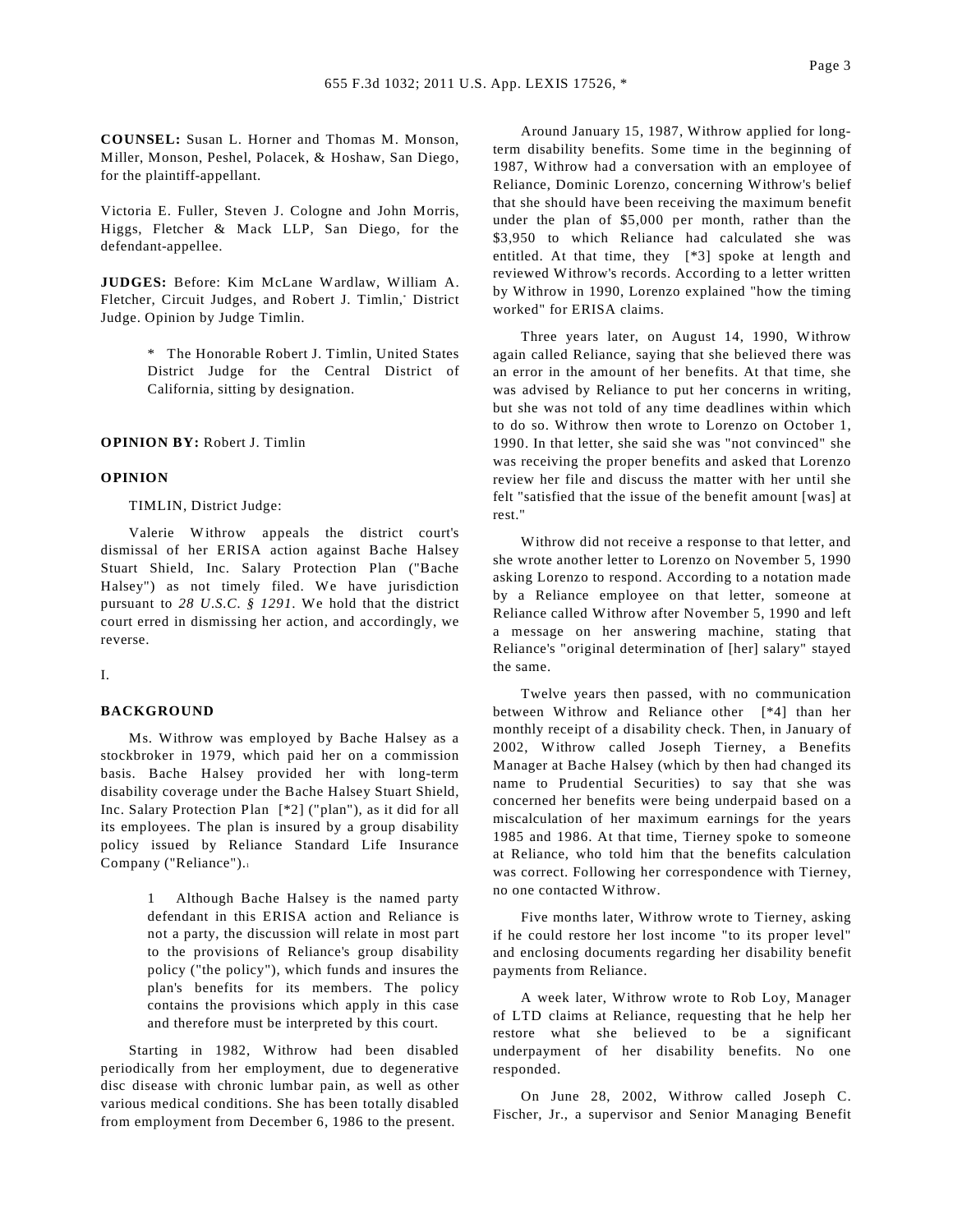Consultant at Reliance, to ask for his assistance in obtaining an audit for her claim. She told him she had been trying for months to have her benefits resolved. Loy responded that Reliance [\*5] "needed a little more time to complete [its] research, given that she has been on claim for 16 years." He told her that her claim file was being reviewed, and someone would give her a call in a few days.

Three and a half months later, on October 16, 2002, Withrow again wrote to Mr. Loy and provided him with more information to support her claim that her benefits were calculated incorrectly. When she received no response, she wrote another letter to Mr. Loy on November 12, 2002; in that letter, she noted that, if no reasonable settlement was reached within 20 days, she planned to request her attorney take action.

Loy responded to Withrow by letter on February 12, 2003, thanking her for her patience while "the details of the captioned claim were investigated and reviewed" and explaining that the investigation of her claim had been difficult as the claim period dated back to 1986. He also explained that Reliance had researched her claim and found that its calculation of her benefits was correct, and her claim was denied. He also informed her that she could appeal the denial of her underpayment claim.

On July 21, 2003, Withrow presented an appeal to Reliance. On January 14, 2004, someone [\*6] in the Reliance Standard Quality Review Unit left a message for her attorney indicating that Reliance was upholding its denial of her claim. Reliance never issued a written decision.

On February 16, 2006, Withrow filed her complaint in federal district court. After a bench trial, the district court dismissed her complaint as untimely. Withrow timely appealed.

#### **II**.

Our jurisdiction arises under *28 U.S.C. § 1291*, and [HN1] we review *de novo* whether an ERISA claim is barred by the applicable statute of limitations. *See LaMantia v. Voluntary Plan Adm'rs, 401 F.3d 1114, 1118 (9th Cir. 2005)*. The district court's factual findings are reviewed under the "clearly erroneous" standard. *Silver v. Exec. Car Leasing Long-Term Disability Plan, 466 F.3d 727, 732-33 (9th Cir. 2006)*.

# **III**.

[HN2] There are two parts to the determination of whether a claimant's ERISA action is timely filed: we must determine first whether the action is barred by the applicable statute of limitations, and second whether the action is contractually barred by the limitations provision in the policy. *See Wetzel v. Lou Ehlers Cadillac Group* *Long Term Disability Ins. Program, 222 F.3d 643 (9th Cir. 2000)* (en banc). The district court found Withrow's [\*7] complaint to be untimely under both the applicable statute of limitations for ERISA claims and also the limitations provision in the policy, because she had reason to know in 1990 that her claim regarding miscalculated benefits was denied. We conclude the district court erred regarding both the timeliness of Withrow's complaint under the ERISA statute of limitations and the application of the policy's contractual limitation provision to Withrow's claim. Accordingly, we reverse and remand to the district court for further proceedings.

### **A. ERISA STATUTE OF LIMITATIONS**

We first address whether Withrow's claim is timebarred under ERISA's statute of limitations. Bache Halsey argues, here and in the district court, that Withrow had reason to know in 1990 that her claim regarding the miscalculation and underpayment of disability benefits had been denied, because she had been contacted by someone at Reliance who explained that the calculation of her disability benefits was correct and would remain the same. Withrow contends that her claim only accrued when she received notice from Reliance that her administrative appeal had been denied on January 14, 2004.

Withrow initiates this action under [HN3] *29 U.S.C. § 1132(a)(1)(B)*, [\*8] which authorizes a claim by a benefit plan participant "to recover benefits due to [her] under the terms of [her] plan, to enforce [her] rights under the terms of the plan, or to clarify [her] rights to future benefits under the terms of the plan." ERISA does not provide its own statute of limitations for suits to recover benefits under *29 U.S.C. § 1132(a)(1)(B)*. Under Ninth Circuit precedent, district courts must apply the state statute of limitations that is most analogous to an ERISA benefits-recovery program. *Wetzel, 222 F.3d at 646*. In this case, California's four-year statute of limitations for contract disputes applies. *See id. at 647 & n.3*.

However, [HN4] federal law governs the issue of when an ERISA cause of action accrues and thereby triggers the start of the limitation period. *See Wise v. Verizon Commc'ns, Inc., 600 F.3d 1180, 1188 (9th Cir. 2010)*. An ERISA cause of action accrues "either at the time benefits are actually denied, or when the insured has reason to know that the claim has been denied." *Wetzel, 222 F.3d at 649* (internal citations omitted). A claimant has a "reason to know" under the second prong of the accrual test when the plan communicates a "clear and continuing [\*9] repudiation of a claimant's rights under a plan such that the claimant could not have reasonably believed but that his or her benefits had been finally denied." *Wise, 600 F.3d at 1188* (citation omitted);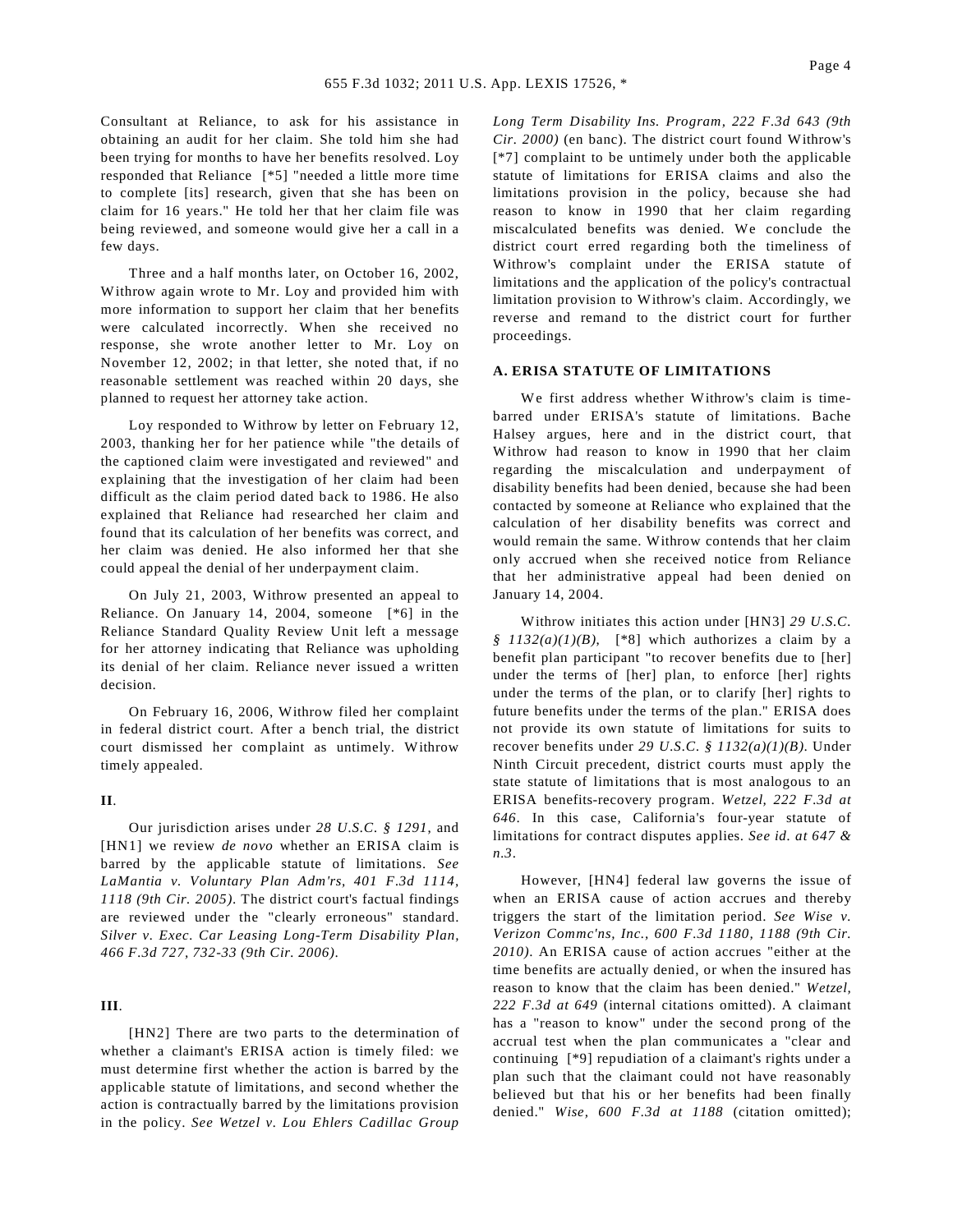### *Martin v. Constr. Laborer's Pension Trust for S. Cal., 947 F.2d 1381, 1384 (9th Cir. 1991)*.

Withrow's benefits were "actually denied" on January 14, 2004, when her attorney was informed by phone that her appeal had been denied. *See Wetzel, 222 F.3d at 650* (holding that benefits were not "actually denied" until the appeal was denied or the time for appeal had run); *LaMantia, 401 F.3d at 1117-18*. If Withrow's claim accrued on that date, her complaint, which was filed on February 16, 2006, was timely under the applicable ERISA four-year statute of limitations.

We now turn to the second prong of the accrual test to determine whether Withrow's cause of action may have accrued earlier than the date her benefits were "actually denied" because of a clear and continuing repudiation of her rights by Reliance such that she "could not have reasonably believed but that her benefits had been finally denied." *See Wise, 600 F.3d at 1188*.

The district court found that Withrow's ERISA cause of action for [\*10] underpayment of benefits did accrue earlier than the actual denial, in 1990, because at that time she had "reason to believe" the calculation used by Reliance in determining the amount of her benefits was incorrect. The court stated as follows in its Conclusions of Law No. 5: "In this case, plaintiff had reason to believe the calculation was incorrect as early as 1990, when plaintiff called the plan to inquire about underpayment in August 1990, and subsequently wrote a letter to formally inquire about the alleged underpayment in October 1990. Plaintiff was advised at that time that the plan would not increase her benefits. Plaintiff received monthly benefits reflecting the alleged miscalculated amount for nearly twelve years. Plaintiff did nothing further to pursue her claim until May 2002."

At the outset, we disagree with the district court's conclusion in its Conclusion of Law No. 5 that Plaintiff was advised in October 1990 that the plan would not increase her benefits. We note that, in its Findings of Fact No. 9, the district court also stated, in reference to Withrow's October 1, 1990 letter, that "the record is unclear as to whether the plan responded to this inquiry." This directly [\*11] contradicts its Conclusion of Law No. 5.

Our independent review of the record convinces us that it is unclear what exactly transpired between Withrow and Reliance in 1990. What is clear is that Withrow called and then wrote two letters to Reliance stating her concerns. The substance of Reliance's response is far less clear. The only evidence of Reliance's response is a handwritten notation by a Reliance employee on one of Withrow's letters to Reliance that someone had called Withrow back regarding her inquiry and left a message on her answering machine that the "original determination of salary stays the same." It is unclear who made the call, what exactly was said, and whether Withrow was provided with guidance concerning the steps to take if she wished to submit her claim for review.

Based on this evidence, such a response is insufficient to constitute a "clear and continuing repudiation" of Withrow's claim such that she "could not have reasonably believed" that the plan had not finally denied her claim. If such a response was sufficient to constitute a "clear and continuing repudiation," then virtually any correspondence or communication with a plan concerning the calculation or awarding [\*12] of benefits could be interpreted as such. Such a reading of the "clear and continuing repudiation" test goes well beyond what our circuit has previously recognized.

The district court relied on our decision in *Chuck v. Hewlett Packard Co., 455 F.3d 1026, 1031 (9th Cir. 2006)*, as support for its analysis. In *Chuck*, we made clear that [HN5] only an "unusual combination of circumstances" would warrant a finding that a claim was time-barred despite a plan's failure to comply with its duties of proper notification and review under ERISA. Otherwise, failure to "'provide adequate notice in writing to any participant or beneficiary whose claim for benefits under the plan has been denied' " and failure to "'afford a reasonable opportunity to any participant whose claim for benefits has been denied for a full and fair review'" will "militate[] strongly against a finding that the statute of limitations has begun to run." *Id. at 1030, 1032* (quoting *29 U.S.C. § 1133*). We find the "unusual combination of circumstances" present in *Chuck* to be readily distinguishable from the series of events that occurred between Withrow and Reliance.

The circumstances in *Chuck* that demonstrated he had reason to know of [\*13] the final denial of his claim because of a clear and continuing repudiation of his claim such that he could not have reasonably believed but that his claim was time-barred are as follows: 1) he knew that the plan was going to take the position for further pension benefits beyond what he had already received; 2) the plan consistently communicated to Chuck that it was taking the position he expected; 3) Chuck had actual notice that a lump sum payment of benefits, if made, would constitute his only payment option; 4) Chuck had actual notice that his acceptance of a payment by lump sum would be irrevocable; 5) Chuck subsequently accepted the plan's check constituting a lump sum payment in the amount set by the plan; and 6) when Chuck did raise the issue again with the plan, a plan administrator sent Chuck a letter noting that the plan had paid him and unequivocally stating that "no further retirement benefits are payable from our U.S. plans." *See id. at 1037*. Based on these circumstances, we held that Chuck had no reasonable basis for believing that the handling of his benefits claim was not final, and that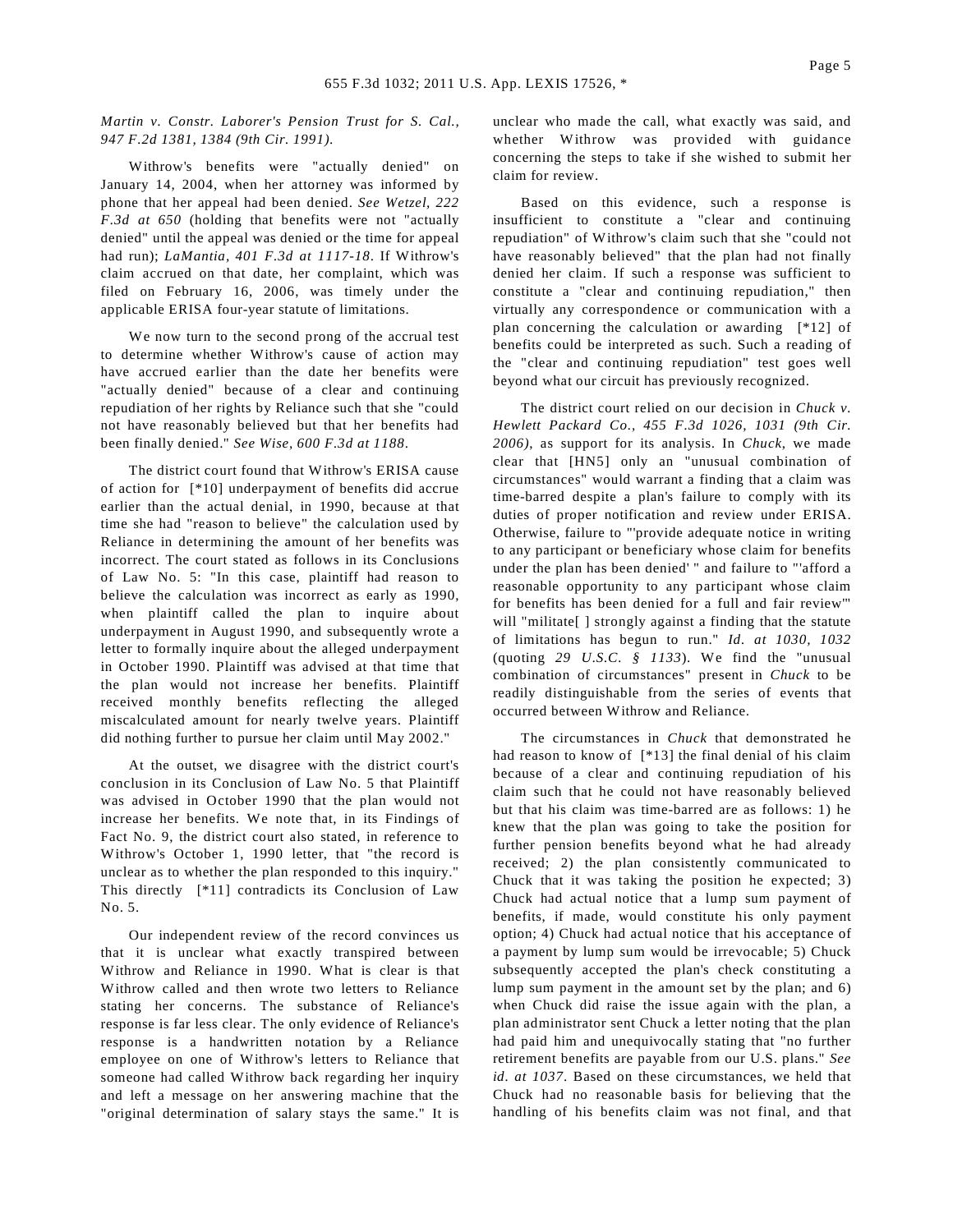"Chuck's own actions and understandings play a large role in foreclosing the possibility [\*14] that he did not have reason to know his claim had been conclusively denied." *Id. at 1038*.

Here, Withrow's situation is similar in only one respect: she knew as early as 1987 that Reliance was taking the position that its calculation of her disability benefits was correct. However, Withrow's circumstances diverge from Chuck's at that point. Chuck was provided with actual notice that any acceptance of benefits would be irrevocable. Although Withrow knew that Reliance had taken the position its calculation was correct, she was never provided with anything from Reliance that would give her reason to know that her acceptance of continued payment of benefits amounted to an irrevocable or final determination by Reliance of the amount of her benefits and a denial by it of a claim concerning that calculation. Further, when Chuck contacted his plan to raise the issue of his benefits after he accepted their payment, he was told unequivocally that he would receive no further benefits. Withrow's experience with Reliance was very different. In fact, in 2002, twelve years after Withrow's first conversations with Reliance about the underpayment of her benefits, Reliance encouraged her to submit more [\*15] documentation and to prove the benefits calculation was wrong.

Further, Withrow's actions throughout the approximately fifteen years between her initial contact with Reliance and the phone call denying her appeal demonstrate that she did not ever understand that Reliance had finally denied her claim that her benefits were being underpaid. Rather, she reached out repeatedly to Reliance to voice her concerns and was met with indications that the plan disagreed but also with encouragement to her to continue communicating with the plan and to provide more information.

We therefore conclude that Withrow's claim did not accrue in 1990 with regard to the ERISA statute of limitations, as the district court found, but rather accrued when her claim was finally denied on January 14, 2004. Withrow's action, filed on February 16, 2006, was commenced within the four-year statutory limitations period for ERISA claims.

#### **B. LIMITATIONS PROVISION IN POLICY**

The next inquiry is whether Withrow's action is contractually barred by the limitations provision in the policy. Withrow's policy provides that no legal action may be brought "after the expiration of three years . . . after the time written proof of loss [\*16] is required to be furnished." The proof of loss provision of the policy states that this proof of loss must be furnished "in case of claim for loss for which this Policy provides any periodic payment contingent upon continuing loss, within 90 days after the termination of the period for which the company is liable." Both provisions are required by California law. *See Cal. Ins. Code §§ 10350.7*, *10350.11*.

A now-overruled decision of our circuit, *Nikaido v. Centennial Life Ins. Co., 42 F.3d 557 (9th Cir. 1994)*, held that an identical contract provision stated both the time that claims accrue and the statute of limitations for ERISA claims. *Id. at 559-60*. *Wetzel* overruled *Nikaido* and, as discussed above, held instead that (1) [HN6] California's four-year statute of limitations for contract disputes applied to ERISA claims, and (2) under ERISA, claims accrue when the applicant knows her application has been denied. *222 F.3d. at 648-49*. *Wetzel* also held, however, that applicants for long-term disability benefits must meet both ERISA and contractual limitations with regard to the length of the limitation period and the accrual date. *Id. at 650*. The *Wetzel* court did not decide how this contract provision [\*17] should be interpreted and instead remanded that question to the district court. *Id. at 650-51*.

Thus, [HN7] contract limitations provisions in benefit policies still have force independent of ERISA in long-term disability benefit cases. Here, there is no dispute that the contract terms create a shorter limitations period (three years instead of four), but they also provide that claims accrue as a contractual matter "within 90 days after the termination of the period for which the company is liable." We have found it difficult thus far to define "termination of the period for which the company is liable." The *Nikaido* court, struggling to fit language and logic together, ultimately held that each month constitutes a "period for which the company is liable." *42 F.3d at 560*. Thus, under *Nikaido*, an applicant for disability benefits had to send in renewed proof of disability as proof of loss 90 days after each month in which she received a disability check. However, *Nikaido* has been overruled, and at present, the Ninth Circuit has not interpreted the phrase "the period for which the company is liable." The *Wetzel* court offered some observations suggesting that *Nikaido* had misinterpreted the contract [\*18] provision -- specifically, it noted that the question of what disability benefits an applicant deserves in the first instance is different than the question whether a payment in a particular month was correct--but it did not suggest a plausible interpretation of the mandatory contract language. *See 222 F.3d at 650*.

However, we need not reach the thorny issue of what the phrase "the period for which the company is liable" means with regard to disputes over whether or not an applicant is actually disabled or is entitled to benefits at all. At oral argument, counsel for Bache Halsey forthrightly conceded that the limitations provision in the policy here does not apply to disability cases in which the claimant contests the amount of benefits or claims the benefits have been miscalculated. Counsel acknowledged